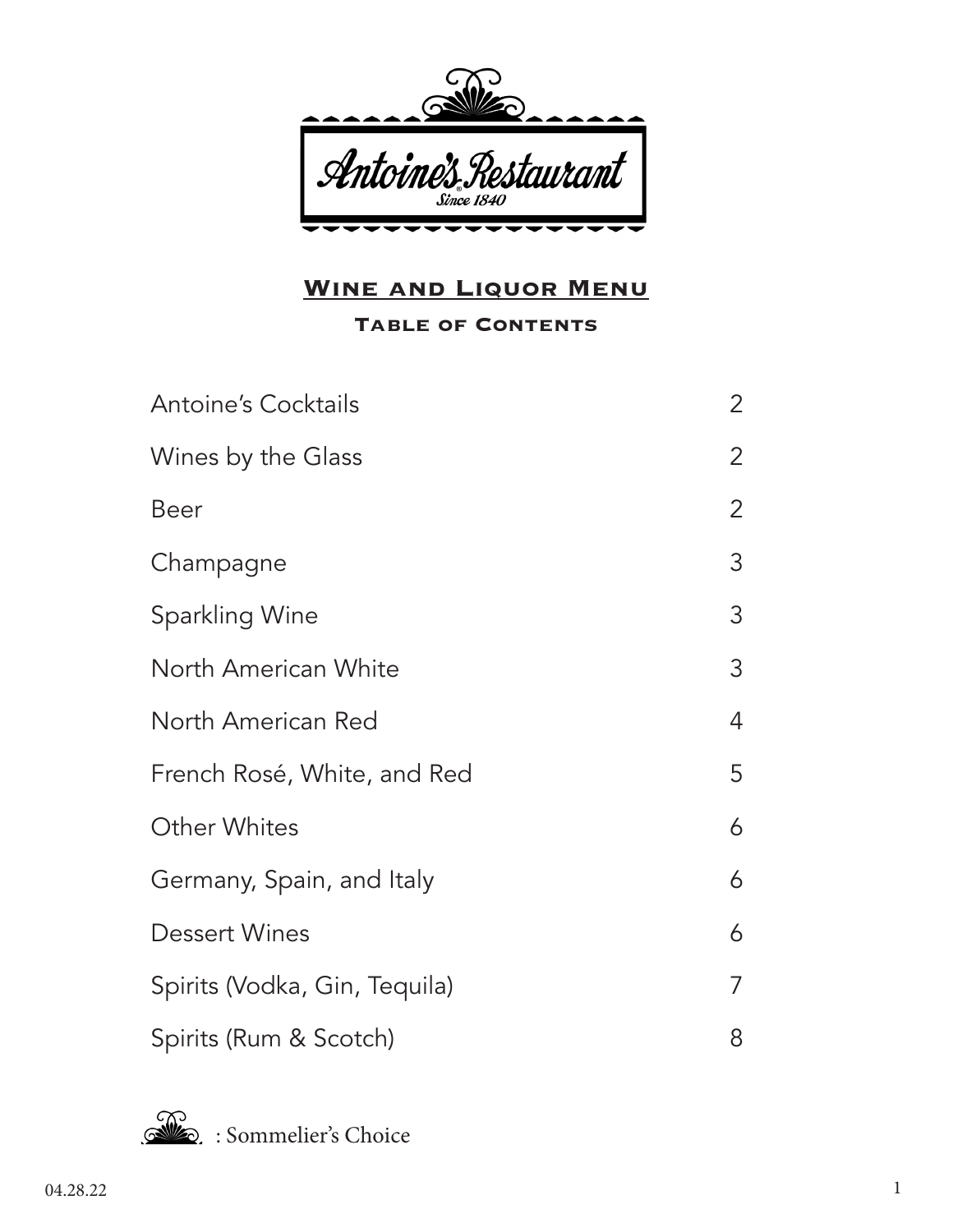#### **ANTOINE'S COCKTAILS**

| <b>SAZERAC</b>                                           |    | <b>PIMM'S CUP</b>                                            |     |
|----------------------------------------------------------|----|--------------------------------------------------------------|-----|
| New Orleans oldest cocktail, from the 1840's.            |    | Pimm's No. 1, lemon juice, sugar, ginger ale, cucumber slice | -10 |
| Sazerac Rye Whiskey, sugar,                              |    |                                                              |     |
| New Orleans Peychaud's Bitters, Herbsaint                | 11 | <b>ST. GERMAIN COCKTAIL</b>                                  |     |
|                                                          |    | St. German elderflower liquer, champagne,                    |     |
| <b>FRENCH 75</b>                                         |    | soda, lemon twist                                            | 10  |
| The original recipe from Maxim's of Paris.               |    |                                                              |     |
| Hendrick's Gin, Triple Sec, fresh lemon juice, champagne | 12 |                                                              |     |
|                                                          |    | <b>FRENCH GIMLET</b>                                         |     |
| <b>SIDE CAR</b>                                          |    | Nolet's gin, St. Germain elderflower liquer, lime juice      | 12  |
| Brandy, Triple Sec, lemon juice, sugar,                  |    |                                                              |     |
| served in a sugar rimmed glass                           | 11 |                                                              |     |
|                                                          |    | <b>VIEUX CARRE</b>                                           |     |
| <b>CHAMPAGNE COCKTAIL</b>                                |    | Fleur De Lis Brandy, Sazerac Rye Whiskey,                    |     |
| Sugar cube, Peychaud Bitters, champagne, lemon twist     | 12 | sweet vermouth, Benedictine, bitters                         | 10  |
|                                                          |    |                                                              |     |

#### **BY THE GLASS**

| <b>SPARKLING</b>                                         |    | <b>WHITE WINE</b>          |
|----------------------------------------------------------|----|----------------------------|
| Piper Heidsieck Champagne NV                             | 18 | Joel Gott, Chardonnay, Ca  |
| Gruet, Brut Rose, New Mexico NV                          | 15 | Bertani, Pinot Grigio, Ven |
|                                                          |    | Hartford Court, Chardon    |
| <b>Rose</b>                                              |    | William Fevre, Chablis, Fi |
| Miraval, Côtes de Provence 20'                           | 12 | Duckhorn, Sauvignon Bla    |
|                                                          |    | Max Ferdinand Richter Es   |
| <b>RED WINE</b>                                          |    | Böen, Montery County, Sor  |
| Elouan Pinot Noir, Oregon 19'                            | 13 | Francois Le Saint, "Calcai |
| Au Bon Climat, Pinot Noir, Santa Maria Valley 19'        | 14 | Famille Vincent "Marie An  |
| Alexander Valley Vineyards, Merlot, Alexander Valley 17' | 14 |                            |
| Martin Rey, Cabernet Sauvignon, Napa Valley 20'          | 16 |                            |
| Quilt, Cabernet Sauvignon, Napa Valley 18'               | 15 |                            |
| J. Lohr, Red Blend "Pure Paso," Paso Robles 19"          | 17 |                            |

## alifornia 18' 10<br>10 aezia Guila 18' 12 ezia Guila 18' nay, Russian River Valley 19' 15<br>Tance 18' 15 rance 18' nc, Napa Valley 20' 13<br>state, Riesling, Mosel 20' 10 state, Riesling, Mosel 20' noma, Santa Barbara, Chardonnay 19' 13<br>ire'' Sancerre 18' 18 ire" Sancerre 18' Artoinette" Pouilly-Fuisse 18' 16

Miller Light 5

**BEER**

| <b>LOCAL</b>   |   | <b>NOT LOCAL</b> |   |
|----------------|---|------------------|---|
| Abita Amber    | 6 | <b>Becks</b>     | 6 |
| Abita Big Easy | 6 | Becks (NA)       | 5 |
| Faubourg       | 6 | <b>Blue Moon</b> | 6 |
| Nola Blonde    | 6 | <b>Bud Light</b> | 5 |
| Datsuma IPA    | 6 | Budweiser        | 5 |
|                |   | Coors Light      | 5 |
|                |   | Corona Extra     | 6 |
|                |   | Guinness Stout   | 7 |
|                |   | Heinekin         | 6 |
|                |   | Michelob Ultra   | 5 |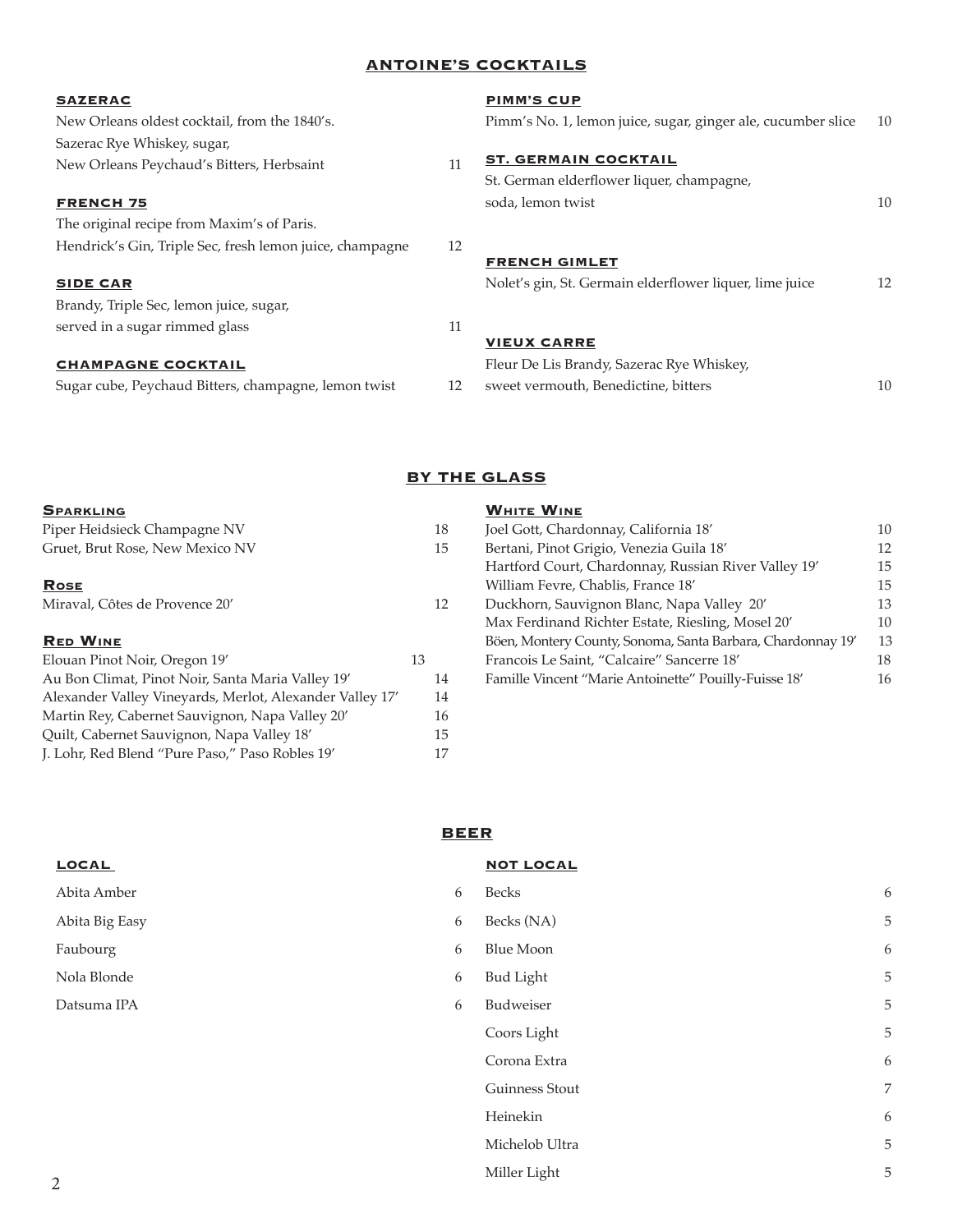#### **EUROPE & NORTH AMERICAN**

#### **CHAMPAGNE**

| 700. Henriot Souverain Brut NV<br>730. Billecart Salmon Brut Rosé<br>702. Gonet-Medeville Brut Tradition NV<br>703. Delamotte Le Misnel Brut NV<br>704. Pol Roger Brut Réserve NV<br>728. Veuve Clicquot Brut N.V.<br>705. Saint Chamant Brut 08'<br>706. Saint Chamant Brut Rose NV<br>708. Ruinart Brut Rosé NV<br>709. Krug Grande Cuvée NV<br>710. Veuve Clicquot 'La Grande Dame' Brut Rosé 08' | 716. Piper Heidsieck, Brut NV | 90  |
|------------------------------------------------------------------------------------------------------------------------------------------------------------------------------------------------------------------------------------------------------------------------------------------------------------------------------------------------------------------------------------------------------|-------------------------------|-----|
|                                                                                                                                                                                                                                                                                                                                                                                                      |                               | 105 |
|                                                                                                                                                                                                                                                                                                                                                                                                      |                               | 110 |
|                                                                                                                                                                                                                                                                                                                                                                                                      |                               | 120 |
|                                                                                                                                                                                                                                                                                                                                                                                                      |                               | 120 |
|                                                                                                                                                                                                                                                                                                                                                                                                      |                               | 125 |
|                                                                                                                                                                                                                                                                                                                                                                                                      |                               | 135 |
|                                                                                                                                                                                                                                                                                                                                                                                                      |                               | 155 |
|                                                                                                                                                                                                                                                                                                                                                                                                      |                               | 165 |
|                                                                                                                                                                                                                                                                                                                                                                                                      |                               | 190 |
|                                                                                                                                                                                                                                                                                                                                                                                                      |                               | 425 |
|                                                                                                                                                                                                                                                                                                                                                                                                      |                               | 720 |

#### **SPARKLING WINE**

| 720. Comte de Lafayette, Brut, France NV      | 40 |
|-----------------------------------------------|----|
| 711. Gruet, Rose, New Mexico NV               | 45 |
| 712. Poggio Costa Prosecco NV                 | 45 |
| 718. Roederer Estate Brut, Anderson Valley NV | 55 |
| 719. Chandon Brut Rose, California NV         | 55 |
| 714. Jean Vullien Cremant de Savoie NV        | 58 |
| 26 715. Jean Vullien Brut Rosé NV             | 60 |

## **NORTH AMERICAN WHITE**

#### **CHARDONNAY**

|  | 800. Joel Gott, Napa Valley 19'                             | 40  |
|--|-------------------------------------------------------------|-----|
|  | 820. Ferrari Carano, Sonoma County 19'                      | 42  |
|  | 833. Böen, Montery County, Sonoma, Santa Barbara 19'        | 45  |
|  | 801. Chalk Hill, Sonoma Coast 19'                           | 46  |
|  | 802. Duckhorn, Napa Valley 19'                              | 48  |
|  | 803. Cambria Katherine's Vineyard, Santa Maria Valley 19'   | 48  |
|  | 836. Camp, Sonoma Coast '20                                 | 50  |
|  | 827. La Crema, Sonoma Coast '19                             | 50  |
|  | 837. Landmark Vineyards "Overlook," Sonoma County '19       | 50  |
|  | 806. Hartford Court, Russian River, 19'                     | 52  |
|  | 832. Browne Family Vineyards, Columbia Valley '18           | 55  |
|  | 807. Brewer Clifton, Santa Rita Hills 18'                   | 60  |
|  | 808. Freemark Abbey, Napa Valley 18'                        | 60  |
|  | 809. Stags Leap, Napa Valley 19'                            | 60  |
|  | 839. Jordan, Russian River Valley 19'                       | 60  |
|  | 938. Sonoma-Cutrer, Russian River Valley                    | 60  |
|  | 810. Groth Vineyards 'Hillview', Oak Knoll, Napa Valley 18' | 64  |
|  | 828. Flowers, Sonoma Coast '19                              | 75  |
|  | 818. Flambeaux, Sonoma County 17'                           | 99  |
|  | 822. Grgich Hills, Napa Valley 19'                          | 105 |
|  | 821. Chateau Montelena, Napa Valley 19'                     | 120 |
|  | 813. Far Niente Estate, Napa Valley 19'                     | 160 |
|  | 823. Shafer Red Shoulder Ranch, Napa Valley / Carneros 19'  | 135 |
|  | 819. Three Sticks, Durell Vineyards, Sonoma 19'             | 125 |
|  | 826. Kistler Sonoma Mountain                                | 160 |

#### **SAUVIGNON BLANC**

| 815. Justin Vineyards, Paso Robles 20'         | 45 |
|------------------------------------------------|----|
| 842. Dry Creek Vineyards, Dry Creek Valley '20 | 50 |
| 824. Morgan, Monterey 19'                      | 50 |
| 834. Dancing Crow Vineyards, Lake County '20   | 50 |
| 817. Duckhorn, Napa Valley 18'                 | 74 |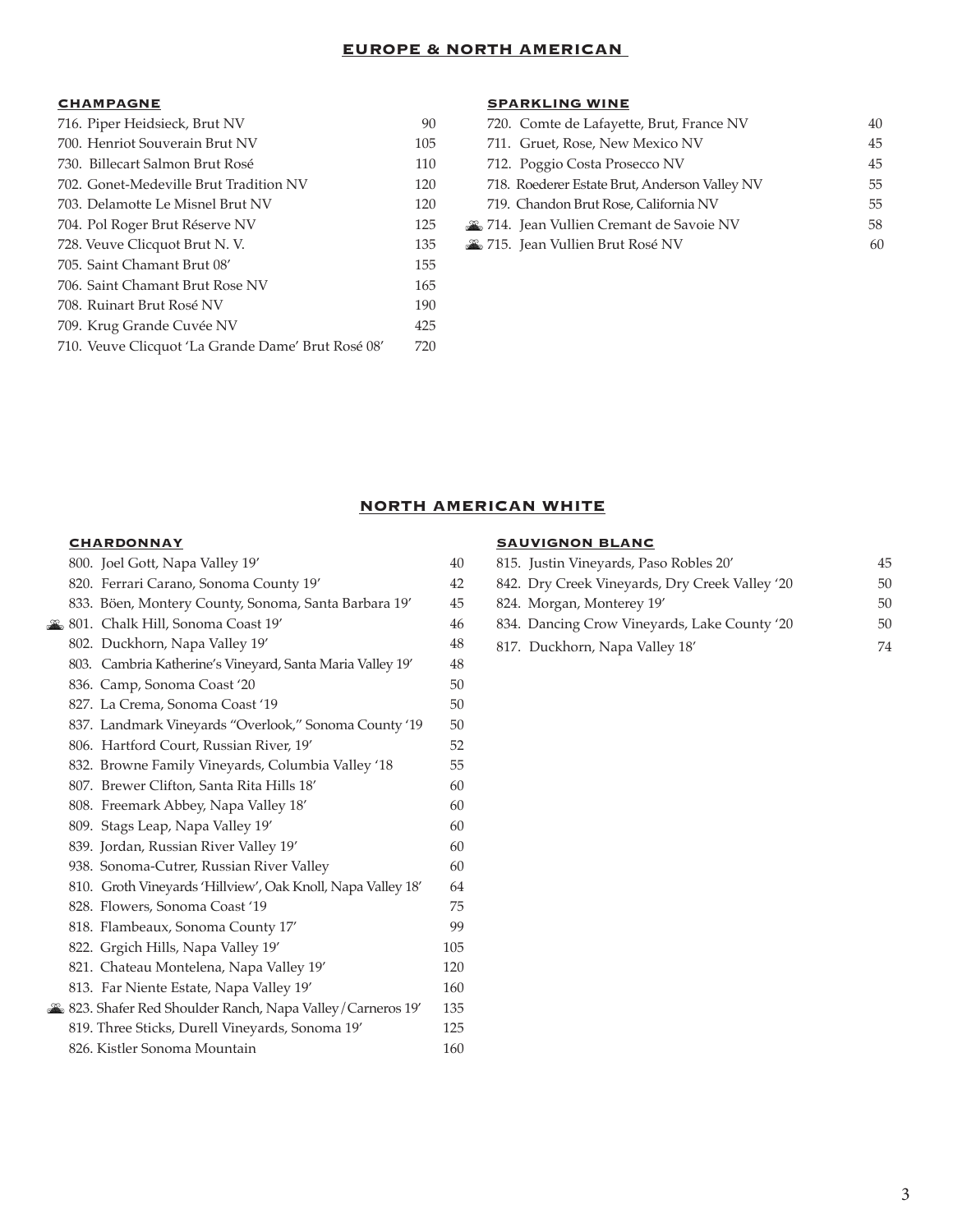#### **NORTH AMERICAN RED**

### **PINOT NOIR**

| .                                                             |     |
|---------------------------------------------------------------|-----|
| 343. Böen, Santa Barbara, Sonoma, Monterey 19'                | 50  |
| 301. Cambria Julia's Vineyard, Santa Maria Valley 19'         | 52  |
| 340. Lyric, Santa Barbara County '16                          | 55  |
| 353. Mer Soleil Reserve, Monterey County '18                  | 70  |
| 303. Au Bon Climat, Santa Maria Valley 20'                    | 72  |
| 304.  Brewer Clifton, Santa Rita Hills 19′                    | 75  |
| 322. Morgan "Twelve Clones" Santa Lucia Highlands 19'         | 75  |
| 334. Schug, Carneros 19'                                      | 75  |
| 305. Hartford Court, Russian River 19'                        | 76  |
| 306. Flowers Vineyards, Sonoma Coast 18'                      | 80  |
| 342. Belle Glos "Clark and Telephone" Santa Monica Valley 20' | 90  |
| 321. Gary Farrell, Russian River Valley 19'                   | 120 |
| 347. Gary Farrell "Hallberg Vineyard," '19                    | 120 |
| 337. Three Sticks, Price Family Vineyards, Sonoma 20'         | 125 |
| 319. Twomey, Russian River Valley 19'                         | 130 |
| 370. Kosta Browne, St. Rita Hills                             | 220 |
| 346. Kosta Browne. Russian River Valley 20'                   | 240 |
| 354. Kosta Browne, Sonoma Coast 20'                           | 240 |
| 364. Kosta Browne, Anderson Valley 20'                        | 265 |

#### **MERLOT**

| 308. Matanzas Creek, Sonoma Valley 17'                | 48 |
|-------------------------------------------------------|----|
| 921. Alexander Valley Vineyards, Alexander Valley 17' | 56 |
| 310. Duckhorn, Napa Valley 18'                        | 62 |
| 333. Freemark Abbey, Napa Valley 17'                  | 75 |

#### **ZINFANDEL & PETITE SYRAH**

| 324. Dry Creek Vineyards 'Heritage' Zinfandel, Sonoma 19' | 48  |
|-----------------------------------------------------------|-----|
| 335. Hartford Court Zinfandel, Russian River 18'          | 74  |
| 336. Stags Leap Petite Syrah, Napa Valley 18'             | 78  |
| 358. Dry Creek Vineyards, Sonoma County 18'               | 80  |
| 348. Turley "Rinaldi Vineyard" '19                        | 120 |

#### **RED BLEND**

|  | 445. Leviathan, California '18                     | 60  |
|--|----------------------------------------------------|-----|
|  | 916. J. Lohr "Pure Passo", Paso Robles 19'         | 70  |
|  | 401. Duckhorn, Paraduxx, Napa Valley 17'           | 80  |
|  | 435. Surh Cellars, "Mosaigue," Napa Valley '19     | 90  |
|  | 402. Justin Vineyards 'Isosceles', Paso Robles 17' | 150 |
|  | 419. Justin Justification, Paso Robles '16         | 175 |
|  | 403. Quintessa, Rutherford, Napa Valley 18'        | 450 |
|  | 432. Opus One, Napa Valley 18'                     | 800 |
|  |                                                    |     |
|  | <b>CABERNET SAUVIGNON</b>                          |     |
|  | 404. Joel Gott, Napa Valley 18'                    | 40  |
|  | 405. Daou, Paso Robles 19'                         | 48  |
|  | 26 406. Arrowood, Sonoma Valley 17'                | 52  |
|  | 407. Justin, Paso Robles 18'                       | 55  |
|  | 446. Ferrari- Carano, Sonoma County                | 60  |
|  | 911. Martin Rey, Napa Valley 20'                   | 65  |

- 408. Trig Point, Alexander Valley 18' 70
- 434. Simi, Landslide Vineyards, Alexander Valley '18 75
- 409. Markham, Napa Valley 17' 82

#### **CABERNET SAUVIGNON (CONTINUED)**

|  | 410. Heitz, Napa Valley 15'                                     | 84   |
|--|-----------------------------------------------------------------|------|
|  | 411. Duckhorn, Napa Valley 19'                                  | 90   |
|  | 412. Faust, Napa Valley 18'                                     | 90   |
|  | 430. Flambeaux, Flambeaux Vineyard, Dry Creek Valley 17'        | 95   |
|  | 448. Clos du Val, Napa Valley 19'                               | 100  |
|  | 443. Terra Valentine, Spring Mountain District, Napa Valley     | 125  |
|  | 438. Robert Foley "Kelly's Mountain Cuvee," Napa Valley '13     | 150  |
|  | 414. Jordan, Alexander Valley 16'                               | 155  |
|  | 431. Chateau Montelena, Napa Valley 18'                         | 155  |
|  | 455. Stags's Leap Wine Cellars "Artemis," Napa Valley 19'       | 160  |
|  | 415. Cakebread, Napa Valley 18'                                 | 165  |
|  | 416. Silver Oak, Alexander Valley 17'                           | 180  |
|  | 417. Spottswoode 'Lyndenhurst', Napa Valleyt 18'                | 186  |
|  | 450. Paul Hobbs, Napa Valley 17'                                | 210  |
|  | 436. Chappellet, Napa Valley 19'                                | 225  |
|  | 441. The Pact, Coombsville, Napa Valley                         | 270  |
|  | 420. Silver Oak, Napa Valley 16'                                | 295  |
|  | 437. Far Niente, Napa Valley 19'                                | 300  |
|  | 421. Heitz Trailside Vineyard, Napa Valley 15'                  | 310  |
|  | 428. Cade Howell Mountain, Napa Valley 18'                      | 305  |
|  | 429. Odette, Stags Leap District, Napa Valley 18'               | 315  |
|  | 427. Plump Jack, Oakville, Napa Valley 18'                      | 325  |
|  | 460. Silver Oak, Alexander Valley 12'                           | 330  |
|  | 423. Spottswoode Estate, Napa Valley 17'                        | 495  |
|  | 452. Heitz Cellar "Martha's Vineyard" Oakville, Napa Valley 15' | 525  |
|  | 444. Patrimony, Adalaida District, Paso Robles '18              | 620  |
|  | 451. Joseph Phelps "insignia," Napa Valley 17"                  | 625  |
|  | 454. Ovid, Napa Valley 18'                                      | 775  |
|  | 465. Ovid Hexameter, Napa Valley 18'                            | 775  |
|  | 432. Opus One, Napa Valley 18'                                  | 800  |
|  | 461. Paul Hobbs. Nathan Coombs Estate, Napa Valley              | 1000 |
|  |                                                                 |      |

#### **WASHINGTON & OREGON**

|  | 933. Elouan Pinot Noir, Oregon 19'                                   | 50  |
|--|----------------------------------------------------------------------|-----|
|  | 424. Willakenzie Pinot Noir, Willamette Valley 17'                   | 55  |
|  | 442. Bowne Heritage, Columbia Valley, Cabernet Sauvignon '18         | 58  |
|  | 355. Inscription by King Estate Pinot Noir, Willamette Valley 20'    | 60  |
|  | 425. Browne Family Vineyards, Cab. Sauv., Columbia Valley 18'        | 62  |
|  | 426. Canvasback Cabernet Sauvignon, Red Mountain 17'                 | 63  |
|  | 323. Chehalem, Chahalem Mountains, Williamette Valley                | 70  |
|  | 325. Salem Wine Co. Eola-Amity Hills 18'                             | 75  |
|  | 329. Carabella, Chehalem Mountains, pinot noir '19                   | 75  |
|  | 366. K Vintners Grenache "The Boy," Walla Walla Valley 18'           | 95  |
|  | 365. K Vintner Syrah "Rockgarden Valley," Walla Walla Valley 18' 120 |     |
|  | 559. Domaine Serene "Evenstad Reserve" Pinot Noir,                   |     |
|  | Willamette Valley                                                    | 160 |
|  |                                                                      |     |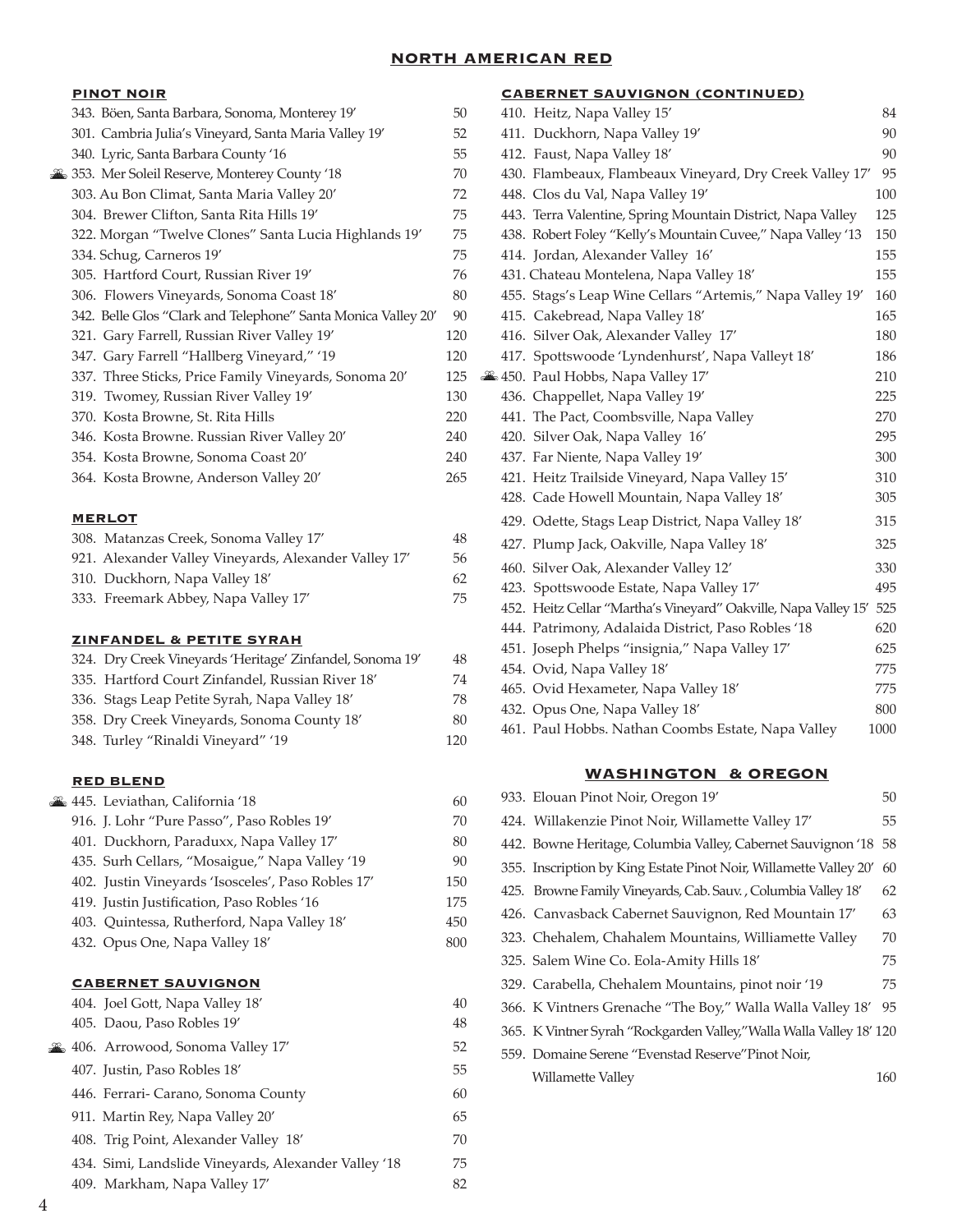# **FRENCH ROSÉ AND WHITE**

#### **ROSÉ**

| 501. Triennes, Provence 20'                                | 45   |
|------------------------------------------------------------|------|
| 917. Miraval, Cotes de Provence 20'                        | 48   |
| 540. Pascal Jolivet Rosé Sancerre                          | 50   |
|                                                            |      |
| <b>LOIRE VALLEY WHITE</b>                                  |      |
| 504. Joseph Mellot 'La Chatellenie' Sancerre, 20'          | 63   |
| 526. La Poussie, Sancere '18                               | 67   |
| 922. Francois Le Saint, "Calcaire" Sancerre 18'            | 72   |
|                                                            |      |
| <b>WHITE BURGUNDY</b>                                      |      |
| 530. Jean-Jaques Girard Bourgogne '20                      | 55   |
| 538. Famille Vincent "Marie Antoinette" Pouilly-Fuisse 18' | 60   |
| 507. Clos du Moulin Aux Moines Bourgogne Blanc, 18'        | 66   |
| 509. William Fevre, Chablis, Burgundy 19'                  | 75   |
| 520. Jean Collet Chablis, Montee de Tonnerre '19           | 95   |
| 537. Meurgey-Croses, Pouilly Fuisse "Vieilles Vignes" 18'  | 110  |
| 511. Jadot Meursault 18'                                   | 130  |
| 537. Bouchard Pere & Fils, Meursault "Les Clos"            | 110  |
| 331. Paul Garaudet, Meursault '20                          | 160  |
| 513. Jadot Puligny Montrachet 18'                          | 175  |
| 523. Bachelet-Monnot, Saint-Aubin En Remilly 1er Cru 19'   | 185  |
| 514. Jean-Paul & Benoit Droin Chablis Grand Cru Valmur 19' | 195  |
| 521. Laurent Ponsot Meaursault, Cuvee de Pandorea 16'      | 210  |
| 524. Domaine Chanson, Chassagne Montrachet 19'             | 260  |
| 522. Domaine Faiveley, Batard Montrachet, Grand Cru 17'    | 1000 |

#### **WHITE RHONE**

| 516. Domaine des Escaravailles Cotes du Rhone Blanc 19' | 45  |
|---------------------------------------------------------|-----|
| 68 517. Clos de l'Oratoire Chateauneuf-du-Pape Blanc 18 | 165 |

#### **FRENCH RED**

#### **RED BURGUNDY**

|     | 18′ 102. Jean-Jacques Girard Savigny-Les-Beaune 18′                | 75    |
|-----|--------------------------------------------------------------------|-------|
|     | 151. Domaine Newman, Beaune 17'                                    | 80    |
|     | 104. Jadot Santenay "Clos Des Gatsulards" 18'                      | 85    |
|     | 100. Jadot Nuits-Saint-Georges 16'                                 | 125   |
|     | 166. Domaine Tollot-Beaut Chorey Les Beaune '19                    | 150   |
|     | 167. Domaine Tawse Beaune Les Tuvilans '18                         | 155   |
|     | 18' 168. Anne et Herve Sigaut Chambolle-Musigny 18'                | 185   |
|     | 108. Daniel Rion Vosne-Romanee 18'                                 | 180   |
|     | 156. Domaine Clos de la Chapelle, Corton Bressandes                |       |
|     | Grand Cru                                                          | 354   |
|     | 110. Jean Grivot Nuits St. Georges 1er Cru Aux Boudots 16'         | 525   |
|     | 93. Domaine Armand Rousseau, Clos de La Roche, Grand Cru 18' 1,500 |       |
|     | 767. Corton, Domaine de la Romanee Conti, 2011                     | 1550  |
|     | 768. Echezeaux, Domaine de la Romanee Conti. 2007.                 | 1825  |
| 98. | Domaine Armand Rousseau, Gevrey-Chambertin 1er Cru                 |       |
|     | "Clos st. Jacques" 18'                                             | 2.150 |

#### **RED BORDEAUX**

| 114. Château Lescours St. Emillion 16'             | 90    |
|----------------------------------------------------|-------|
| 116. La Closerie des Eyrins Margaux 16'            | 105   |
| 146. Chateau Gloria, Saint- Julien 12'             | 150   |
| 144. Chateau Palmer, "Alter Ego", Margaux 14'      | 265   |
| 12 147. Chateau Le Charmes, Haut-Brian, Graves 12  | 480   |
| 133. Chateau Montrose, Saint-Estephe 15'           | 510   |
| 120. Château Cos d'Estournel St. Estephe 14'       | 585   |
| 118. Chateau Lynch Bages, Pauillac 12'             | 600   |
| 139. Grand Vin de Leoville du Marquis de Las Cases |       |
| Saint-Julien 12'                                   | 675   |
| 135. Chateau Lynch Bages, Pavillac 10'             | 750   |
| 138. Grand Vin de Leoville du Marquis de Las Cases |       |
| Saint-Julien 99'                                   | 875   |
| 143. Chateau Palmer, Margaux                       | 1,050 |
| 121. Château Ausone St. Emillion 12'               | 1,950 |
|                                                    |       |

#### **RED RHONE**

| 124. Domaine d'Ourea Vacqueyras 19'                         | 58  |
|-------------------------------------------------------------|-----|
| 159. Family Perrin Coudoulet de Beaucastel Cotes-du-Rhone   | 60  |
| 123. J. Denuziere Crozes-Hermitage 18'                      | 65  |
| 26 125. Domaine du Pesquier Gigondas 18'                    | 72  |
| 128. Vieux Lazaret Chateauneuf-du-Pape 18'                  | 92  |
| 26 165. E. Guigal, Chateauneuf-du-pape '17                  | 125 |
| 153. E. Guigal, Brune et Blonde, Cote Rotie 17'             | 190 |
| 129. Clos de L'Oratoire des Papes, Chateauneuf-du-Pape      | 165 |
| 131. Vieille Julienne 'Hauts Lieux' Chateauneuf-du-Pape 15' | 210 |
|                                                             |     |

#### **Beaujolais**

| 948. Reserve de la Saurine, Gard. NV           | 45 |
|------------------------------------------------|----|
| 69. Famille Chasselay, Beaujolais Protegee 16' | 50 |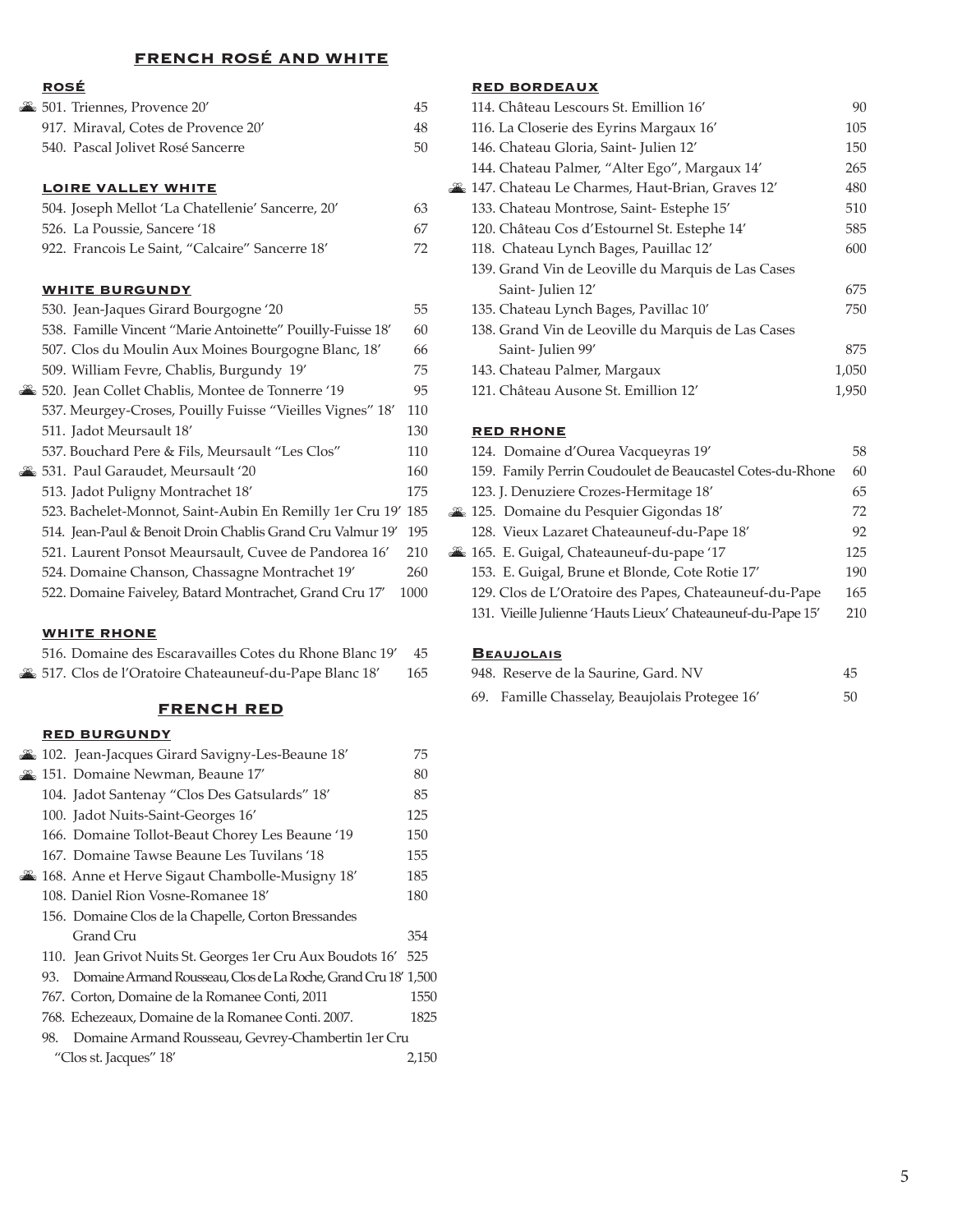#### **OTHER WHITES**

| 949. Reserve de la Saurine, Gard. NV       | 45 |
|--------------------------------------------|----|
| 528. Chateau de Ricaud. Bordeaux Blanc '18 | 50 |
| 527. Gustav, Gruner Veltliner, Austria '17 | 60 |

## **GERMANY**

515. Max Ferdinand Richter Estate Riesling, Mosel 20' 44

#### **SPAIN**

| $\frac{1}{2}$ 1. Cune Reserva Rioja 16'  | 50  |
|------------------------------------------|-----|
| $\frac{1}{2}$ 2. Black Slate Priorat 17' | 60  |
| 3. Clos Erasmus 'Laurel' Priorat 18'     | 135 |

#### **ITALY**

| 12. Tolaini, "Valdisanti", Cabernet Sauv. Toscana 16' | 75.  |
|-------------------------------------------------------|------|
| 4. Ca'Viola, Barbera D'Alba, Italian Barbera 16'      | 90.  |
| 16. Silvio Giamello "Vicenziana" Barbaresco 17'       | 99.  |
| 5. Marrone Barolo 15'                                 | 125. |

#### **ARGENTINA**

|     | 34. Zolo Reserva Malbec, Mendoza 18'                     |  |                   | 55           |
|-----|----------------------------------------------------------|--|-------------------|--------------|
|     | 33. Lamadrid Gran Reserva Malbec, Agrelo-Mendoza 15'     |  |                   | 70           |
|     | <b>DESSERT WINES</b>                                     |  |                   | GLASS/BOTTLE |
| 6.  | Chateau Haut-Mayne Sauternes 17'                         |  | 375 ml 60         |              |
| 7.  | Chateau Gilette 'Creme de Tete' Sauternes 96' 375 ml 325 |  |                   |              |
| 8.  | NV Niepoort Ruby Port                                    |  |                   | 10/60        |
| 9.  | Broadbent 10yr Tawny Port                                |  | 500 ml 15/75      |              |
| 10. | Broadbent 20yr Tawny Port                                |  | $500$ ml $25/150$ |              |
| 11. | Broadbent 10yr Sercial Madeira                           |  | 40/200            |              |
|     |                                                          |  |                   |              |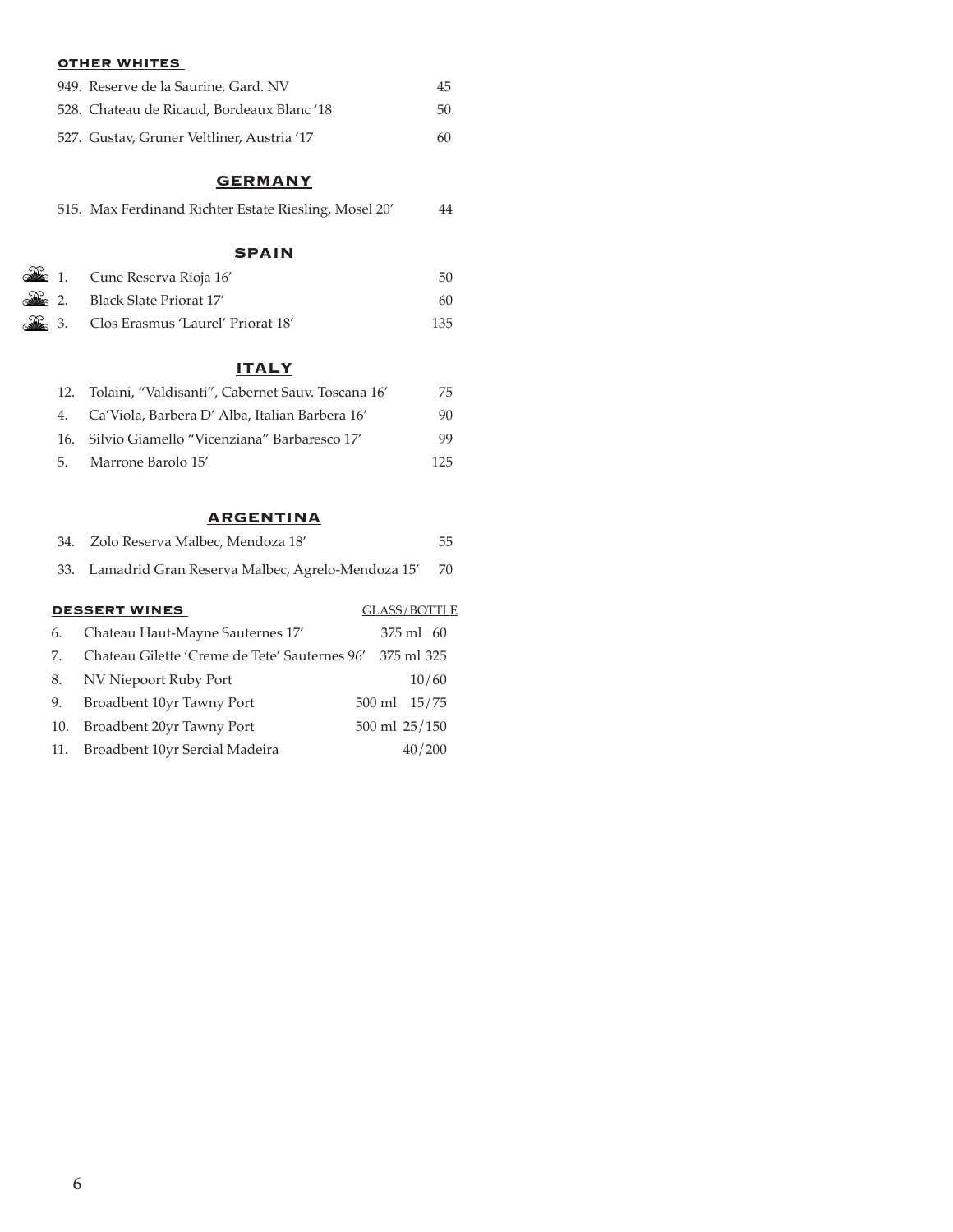#### **SPIRITS**

#### **VODKA**

# Absolut 8 Belvadere 10 Effen 8 Elyx Absolut 11 Grey Goose 10 Kettle One 9 Stolichinaya 9 Tito's 9 **GIN** Aviation 10

Beefeater 9 Bombay 9 Bombay Saphire 10 Boodles 9 Bulldog 9 Hendricks 10 Nolets and the set of the set of the set of the set of the set of the set of the set of the set of the set of the set of the set of the set of the set of the set of the set of the set of the set of the set of the set of th Pimms #2 8 Plymouth 8 Tanqueray 9 Tanqueray 10 10 Monkey 47 16

# **TEQUILA**  Casamigos Silver 10 Corazon Reposado 10 Cruz Reposado 13 Don julio 1942 28 Estate Patron 20

- Herruda Reposado 10 Herruda Anejo 12 Herruda Silver 10 Hornitos Anejo 9 Hornitos Silver 8 Hornitos Reposado 10 Mezcal Casamigos 15 Patron Platinum 50 Patron Reposado 13 Patron Anejo 15
- Patron Silver 12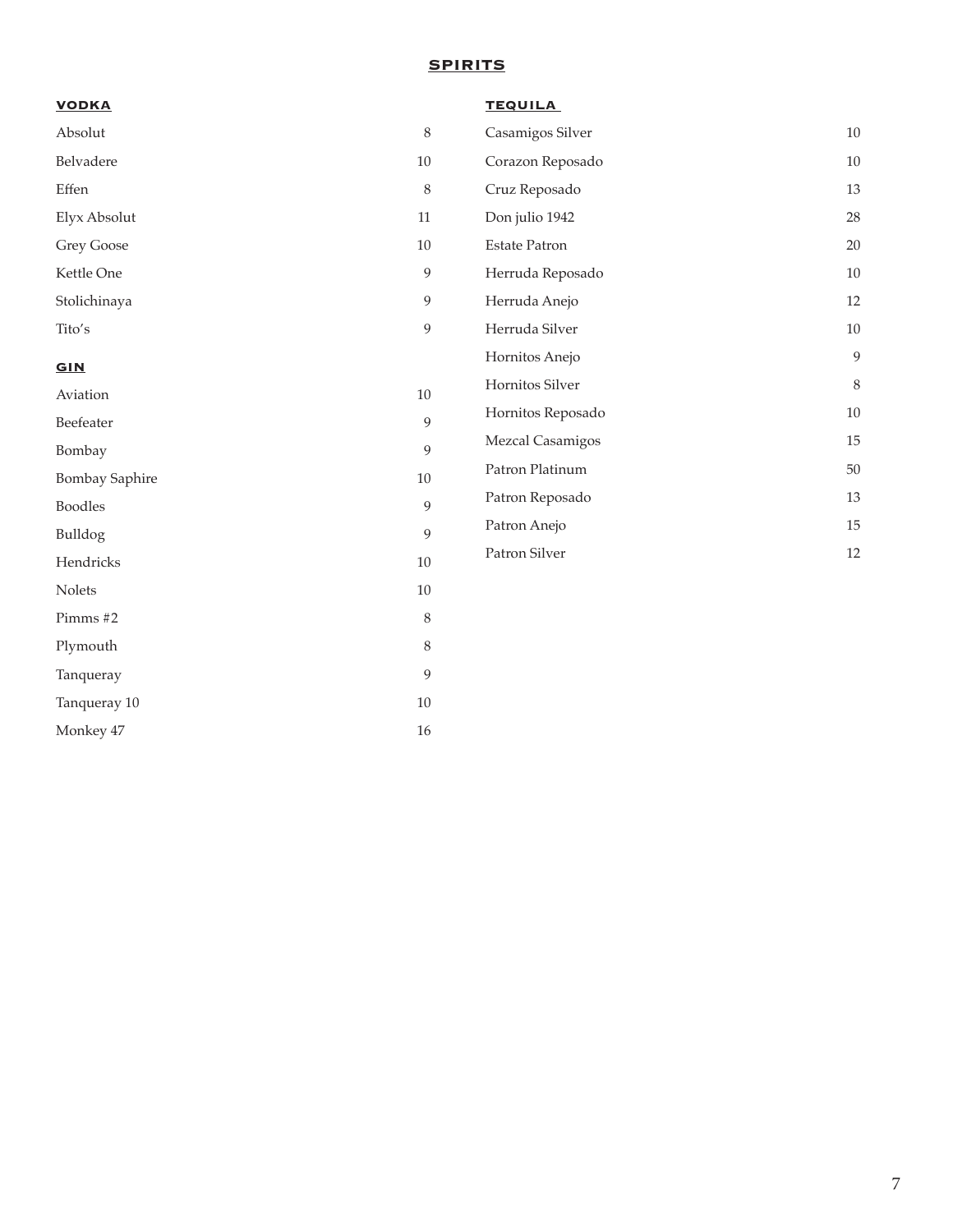## **SPIRITS**

# **RUM**

#### **SCOTCH**

| Bacardi 151<br>9          | Auchentoshan Single Malt      | 18  |
|---------------------------|-------------------------------|-----|
| Bacardi Dark<br>9         | Balvenie 12                   | 18  |
| Bacardi Silver<br>9       | Balvenie 15                   | 30  |
| Bacardi Black<br>8        | Balvenie 17                   | 37  |
| Bayou Rum Silver<br>8     | Balvenie 21                   | 40  |
| Captain Morgan<br>9       | Bowmore Scotch 15             | 19  |
| Cruzan Aged Rum<br>9      | Bruichladdich Scottish Barley | 9   |
| Cruzan Est. Light<br>8    | Chivas Regal 12               | 11  |
| Cruzan Single Barrel<br>8 | Glenfarclas 12                | 16  |
| Cruzan Spiced<br>8        | Glenlivet 12                  | 10  |
| Diplo Exclusivo<br>10     | Glenlivet 18                  | 21  |
| Diplo Mantuano<br>9       | Glenlivet 21                  | 70  |
| Diplo Planas<br>9         | Glenfiddich 12                | 15  |
| Goslings Black Rum<br>9   | Glenfiddich 15                | 18  |
| <b>Gosling Gold</b><br>9  | Glenfiddich 18                | 21  |
| Kraken Rum<br>9           | Glenlivet Nadurra 16 year     | 21  |
| Leblon Cachaça<br>9       | Glenlivet Archive 21          | 70  |
| Malibu<br>9               | Glenmorangie                  | 11  |
| Mount Gay<br>9            | Glenmorangie Signet           | 30  |
| 10 Cane<br>10             | Highland Park 12              | 16  |
|                           | Highland Park 15              | 25  |
|                           | Johnny Walker Red Label       | 10  |
|                           | Johnny Walker Black Label     | 11  |
|                           | Johnny Walker Green Label     | 15  |
|                           | Johnny Walker Blue Label      | 70  |
|                           | Johnny Walker Gold Label      | 27  |
|                           | Laphroaig 10                  | 14  |
|                           | Macallan 12                   | 19  |
|                           | Macallan 15                   | 33  |
|                           | Macallan 18                   | 70  |
|                           | Macallan 25                   | 400 |
|                           | Oban 14                       | 22  |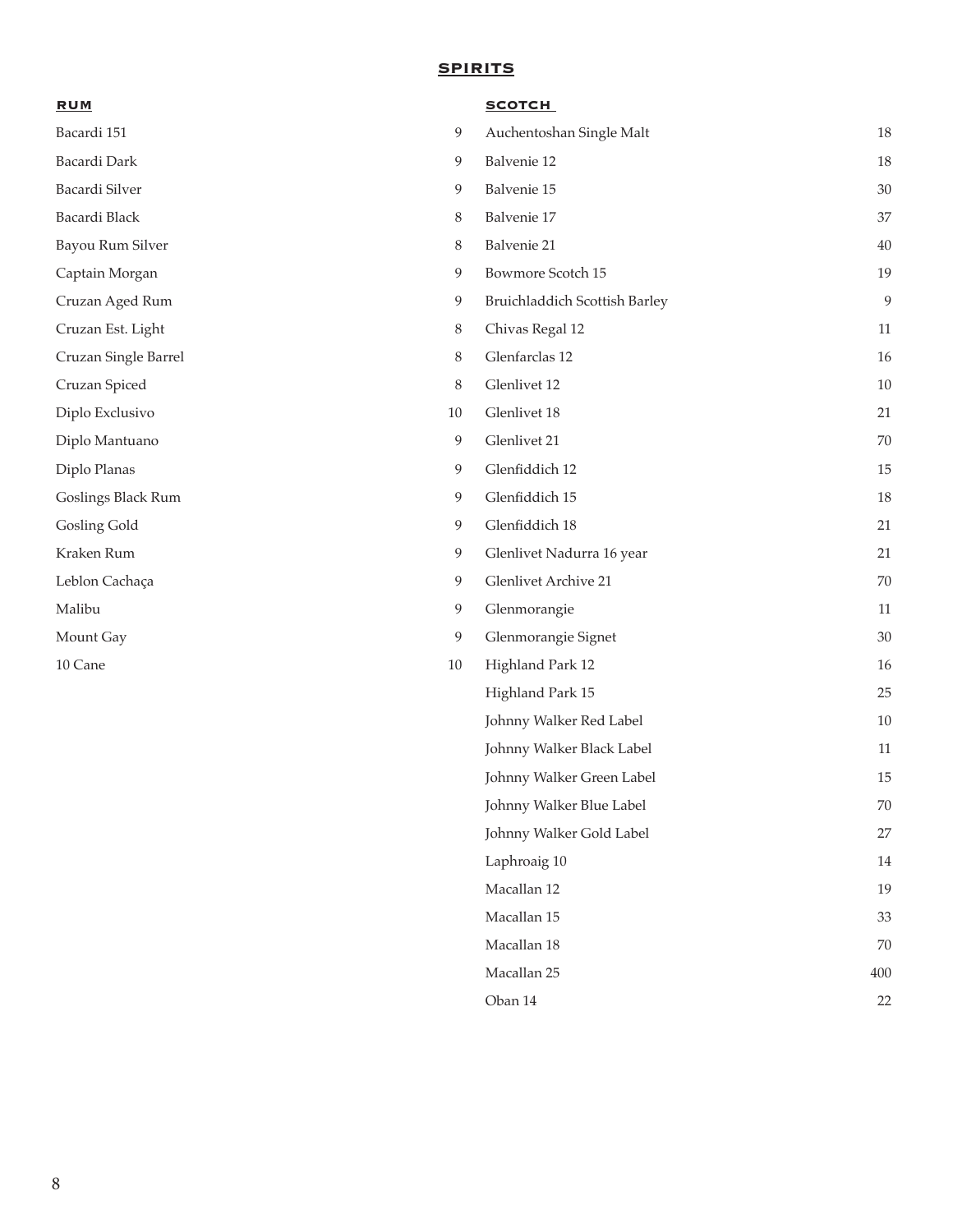# **SPIRTIS**

#### **BOURBON**

#### **COGNAC**

| Basil Hayden                  | 12      | Courvoisier VSOP     | 18  |
|-------------------------------|---------|----------------------|-----|
| <b>Bookers</b>                | 17      | Crown Royal XR       | 25  |
| <b>Buffalo Trace</b>          | 12      | <b>Grand Marnier</b> | 12  |
| <b>Bullet Bourbon</b>         | 12      | Grand Marnier 100    | 35  |
| Bushmill Red Bush             | $12\,$  | Hennessy Paradis     | 200 |
| <b>Bushmills White Label</b>  | 12      | Hennessy VSOP        | 18  |
| Coopers Craft                 | $12\,$  | Hennessy XO          | 45  |
| Crown Royal XR                | 25      | Louis VIII           | 300 |
| Eagle Rare                    | $12\,$  | Martel XO            | 40  |
| Eagle Rare 17                 | $50\,$  | Remy Martin XO       | 40  |
| Elijah Craig 12               | 12      |                      |     |
| Elmer T Lee                   | 35      |                      |     |
| Jack Daniels Gentleman Jack   | 15      |                      |     |
| Jack Daniels Signature Select | 40      |                      |     |
| Knob Creek                    | 10      |                      |     |
| Little Book                   | 30      |                      |     |
| Long Branch Wilk Turkey       | 12      |                      |     |
| Makers Mark                   | $10\,$  |                      |     |
| Makers Mark 46                | 15      |                      |     |
| Sweet Wheat 1792              | $\,8\,$ |                      |     |
| Suntory Whiskey Toki          | 20      |                      |     |
| <b>Tullamore Dew</b>          | 12      |                      |     |

#### **RYE**

| <b>Bulliet Rye</b>             | 12 |
|--------------------------------|----|
| Jack Daniels Single Barrel Rye | 13 |
| Sazerac Rye                    | 13 |
| Thomas Handy Sazerac           | 35 |

| COUI VOISICI VOOT    | ⊥∪  |
|----------------------|-----|
| Crown Royal XR       | 25  |
| <b>Grand Marnier</b> | 12  |
| Grand Marnier 100    | 35  |
| Hennessy Paradis     | 200 |
| Hennessy VSOP        | 18  |
| Hennessy XO          | 45  |